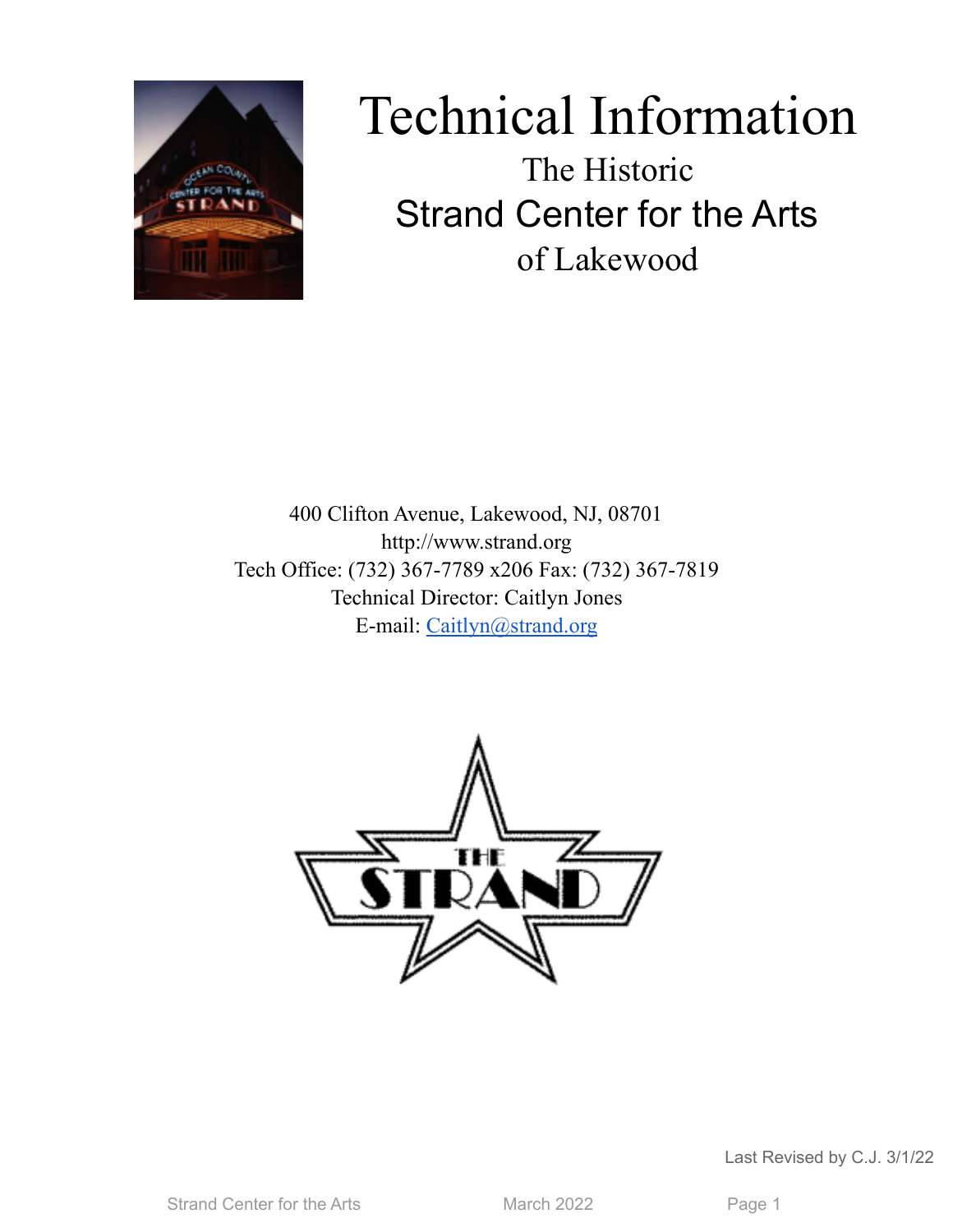# **Introductory Notes**

We hope that this technical packet will give you all the information you need for your visit to the Strand Theater. In the introductory notes are a few things that you should be especially aware of as you plan your visit.

**Loading Dock**: Our loading area is not on our property so we MUST know ahead of time when anything larger then a van or small truck needs to backed up to the loading dock. It also may be difficult for a large semi truck to be backed up to the dock unless you have a very experienced driver. A fifty-two footer (52') with an extended cab will not fit at all.

**Rigging and Pit:** Please take note that the theater DOES NOT have a grid! All above-stage rigging MUST be either on a batten or rigged from a very few steel beams. Currently none of our crew are able to rig off the steel, so we must be made aware of any high steel rigging needs at least two months in advance.

The pit normally has a cover on it. Cover removal is time-consuming, so again we must ask for a two-month warning. Access from the stage into the audience is normally from offstage only. Removable steps can be set up to provide access from the stage into the house.

**Lighting:** Included in this packet is our repertory plot. Please keep it in mind as you are designing your plot. Ours is a flexible plot and should work well for most shows. Refocusing and rechanneling are not problems; however, rehanging the plot is both time-consuming and expensive, and should be avoided at all costs! Rental groups will be charged for any changes to the plot. We will not relamp instruments, other than those that blow out, and will relamp Par cans on a limited basis only! Included is an instrument schedule. **The front-of-house hanging positions are a left and right perch that are above the** break. Also left and right are two lighting ladders at about 2' beyond the front of the stage at the sides of the proscenium. Last but not least, there is a pipe on the front of the booths at the back of the house (more than 100' from **stage). THERE ARE NO OTHER FRONT-OF-HOUSE POSITIONS! There is no way to hang truss or anything else over the audience or front of the stage.**

**Smoke, Open Flames, and Pyrotechnics:**. Use of open flames requires two firemen to be on duty within the building. Pyrotechnics must have a New Jersey Licensed pyrotechnician to operate.

No restriction on fog or haze if used within reason, Technical Director has authority to discontinue use.

**Backstage**: The basement area is not accessible for road cases except by carrying them down a set of stairs. Backstage capacity is limited to 150 people.

#### **Crew:**

We are a nonunion facility. The presenter's management, the artists' representative, and the Strand's Technical Director shall determine call size. Our trained employees, who are familiar with our equipment and facility, staff all events. One staff member must be present whenever the venue is in use regardless of any other personnel required. Minimum staff size is at the discretion of management and is determined on an event-to-event basis. All Strand equipment must be operated by or under supervision of Strand staff.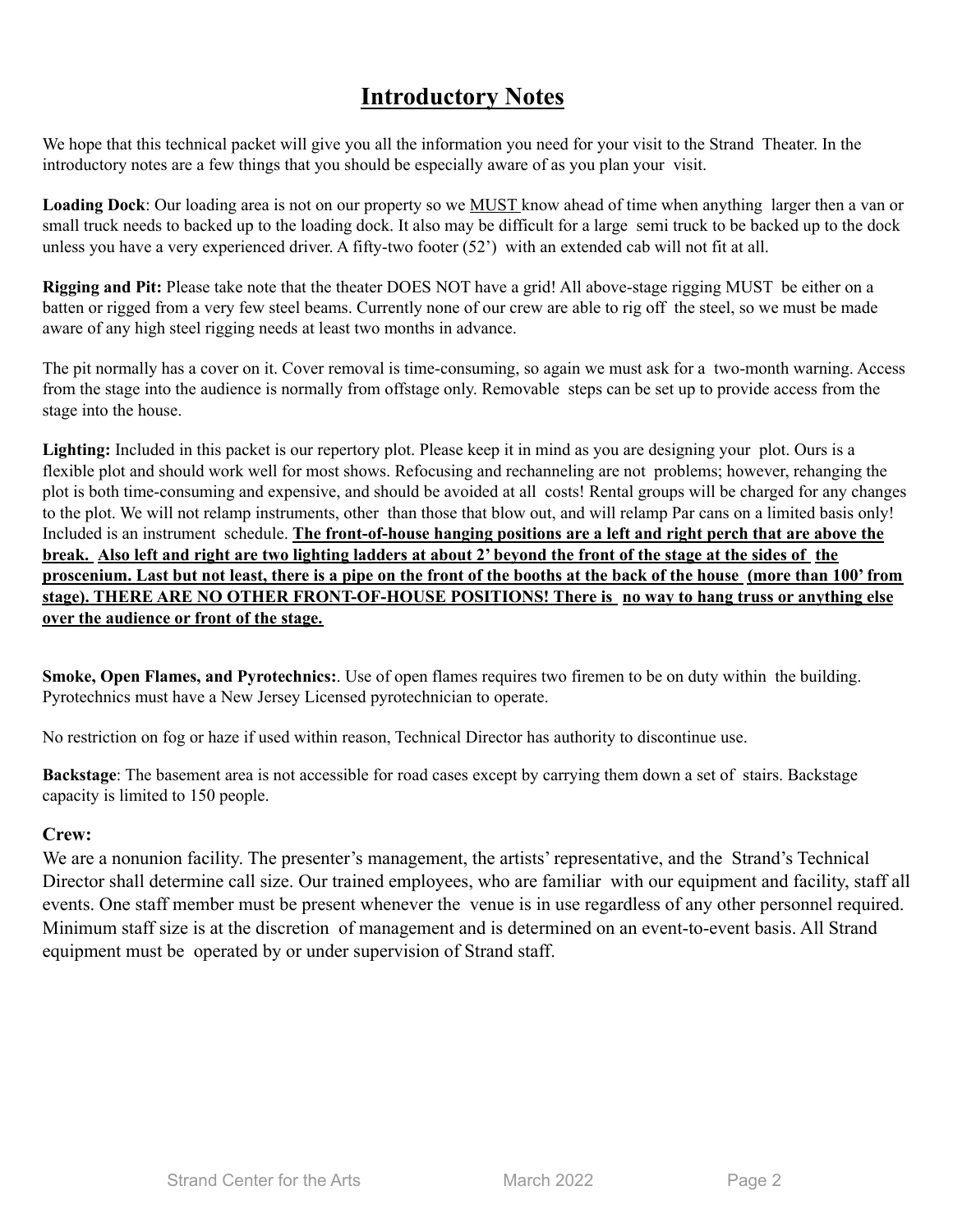# **Load-In Area**

**Dimensions:** Loading dock door is 6' 10  $\frac{1}{2}$ " (6.875m) by 6' 10  $\frac{1}{2}$ " (6.875m). This is the largest opening in the building. Our loading area is not on our property so we **MUST** know ahead of time when anything larger then a van or small truck needs to backed up to the loading dock. It also may be difficult for a large semi truck to be backed up to the dock unless you have a very experienced driver. A fifty-two footer (52') with an extended cab will not fit at all. Loading dock is close to truck height. Vehicles can only be at dock to load/unload. There are two free parking lots available on Fourth Street and Fifth Street. On-street parking is also available.

Truck and bus parking ONLY with advance notification.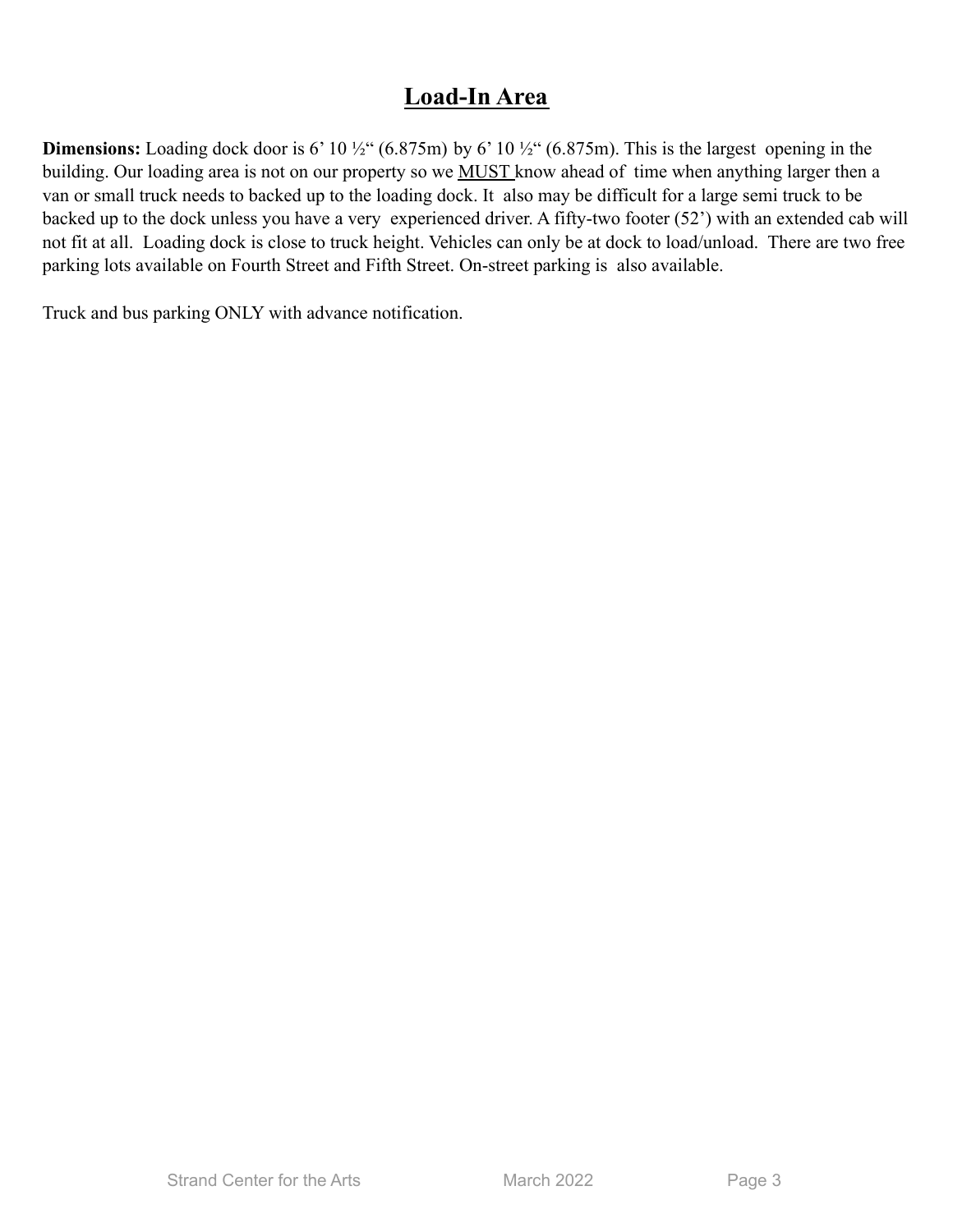# **Carpentry**

# **Seating:**

Raked seating: 1,030 seats (352 seats in orchestra, 104 in loge, 288 in mezzanine, 286 in tier). Six (6) spots for wheelchairs house left in orchestra To farthest seat, 121' (36.88m); to break, 48' (14.63m)

## **Stage Dimensions:**

**Proscenium:** 20' 8" high x 42'4" wide (6.29m x 12.9m). Stage is 38' 6" (11.73m) deep. From last line set to front edge of pit cover 37' 3" (11.35m)

From last line set to front of stage 28' 3" (8.6m)

From last line set to plaster line 24' 3" (7.39m)

From last line set to front curtain 23' 11" (7.29m)

**Wing space, stage left:** 11' x 25' (3.35m x 7.62m) includes storage space for ladders.

**Wing space stage right:** 5' x 25' (1.52m x 7.62m) includes room for rail operators; does not include room behind rail

**Grid height:** NO GRID AVAILABLE!

**Orchestra pit:** Cement floor at 6' (1.83m) below stage floor, normally covered, can hold up to 25 people. Can be removed for event, must notify the Technical Director in advanced, **Stage height:** 3' 4" (3.33m) from house floor

**Stage floor:**

Masonite-covered, softwood on wood joists, black surface

**House Draperies:** controlled manually from rail stage right

**House curtain:** Maroon velour, guillotine on line set #1 at 0' 4" (.1m) from plaster line **Legs:** Five sets  $\omega$  10' x 25' (3.04m x 7.26m), black velour, no fullness **Borders:** Five  $\omega$  10' x 50' (3.04m x 15.24m), black velour, no fullness **Midstage Black:** Two panels @ 25' x 25' (7.62m x 7.62m), black velour, with fullness **Fullstage Black:** Single panel @ 25' x 50' (7.62m x 15.24m), black velour, no fullness **Scrims:** One -Black sharks tooth scrim @ 30' x 50' (9.14m x 15.24m) **Cyclorama:** One – Leno filled seamless white Cyc  $\omega$  30' x 50' (9.14m x 15.24m)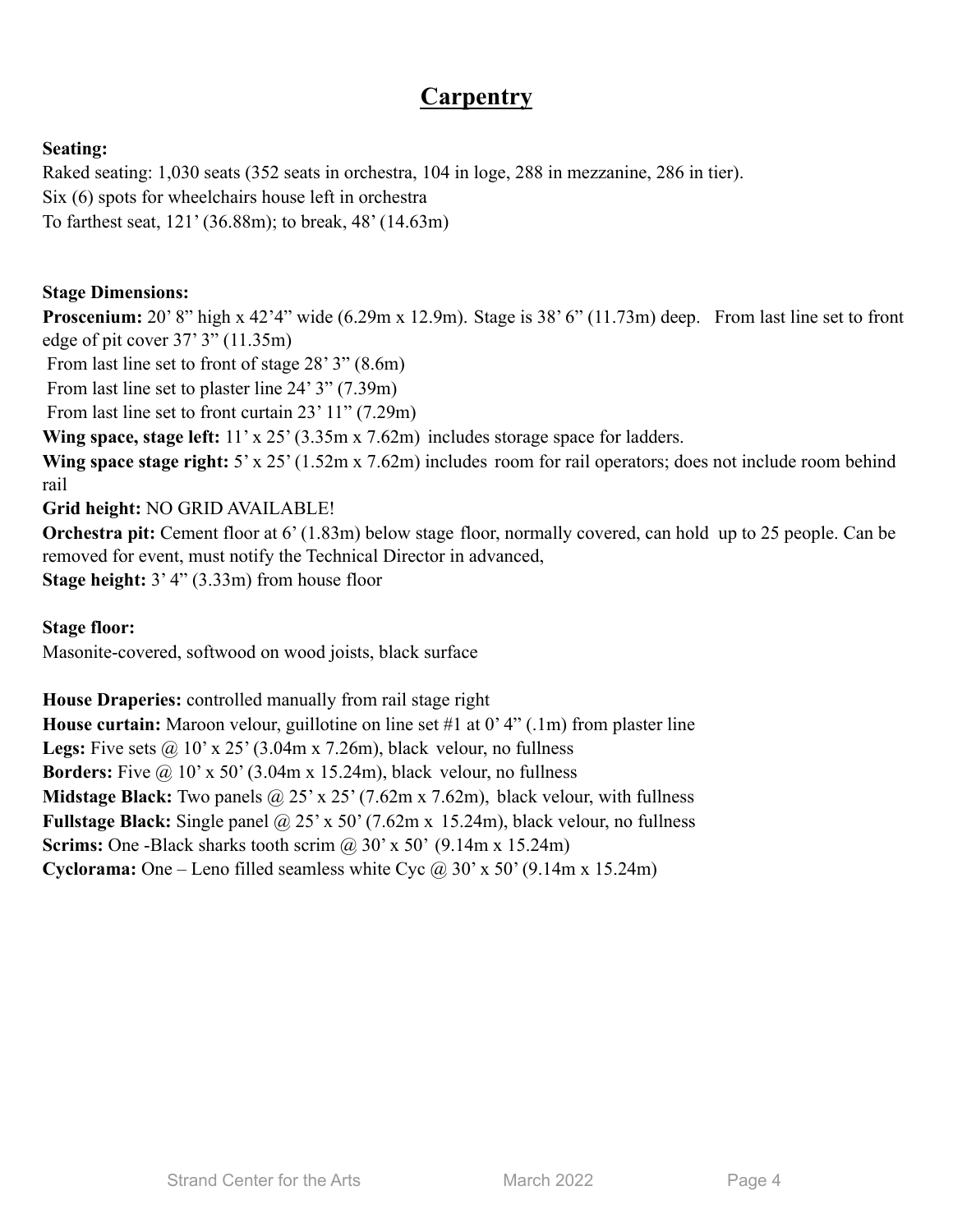# **Line Set Data:**

**Line set plot:** See Attachment **Working height of battens:** High trim is 54' (16.45m) and low trim is 4' (1.21m) **Battens:** Twenty-four 52' (15.84m) 1½" schedule 40 pipe **Type:** All lines are single purchase; locks are at stage floor level **Arbor capacity:** Maximum load 1,000 lb. per pipe (450kg) \*pipes cannot hold 1,000 lbs **Available weight:** Approx. 10,000 lb. (4,500kg) various sizes and weights **Loading gallery:** Stage right at 50' (15.24m) above stage floor **Other heights:** Roof at 63' (19.2m), support steel at 58' (17.68m) **Drop Points** (Overhead Steel): Left from Center Line at 6' 8" and 19' 2" Right from Center Line at 5' 5" and 18' 0"

## **Support Areas:**

**Crossover:** Onstage if the last two line sets are not in use, or under the stage **Access:** From stairs stage left and right, and door from hallway stage right

## **Shop Area:**

None available, set pieces and props coming into the theater should be complete and fire proofed. If any kind of construction is necessary it should be cleared by the Technical Director in advance. Any damage to the stage can result in a charge to the renter.

## **Notes:**

Please call before considering hanging from steel.

# **Policies:**

Fire curtain: The free movement of the fire curtain to the stage floor must be maintained at all times. **Scenery and rigging:** The Strand reserves the right to inspect all scenery and rigging prior to use. The Strand also reserves the right to make repairs as needed.

**Spray painting:** No spray painting is allowed within the building, any spraying should take place outside of the loading dock. While spraying outside the ground must be protected, any paint on the loading dock or asphalt may result in damage charges.

**Flameproofing:** All scenery and properties **must be** flameproofed before they may be used on stage. Productions must show certification of flameproofing upon request and are subject to inspection by the state fire marshal. There should be no bare wood during productions, any exposed wood should be covered in a fire proofed paint of any color.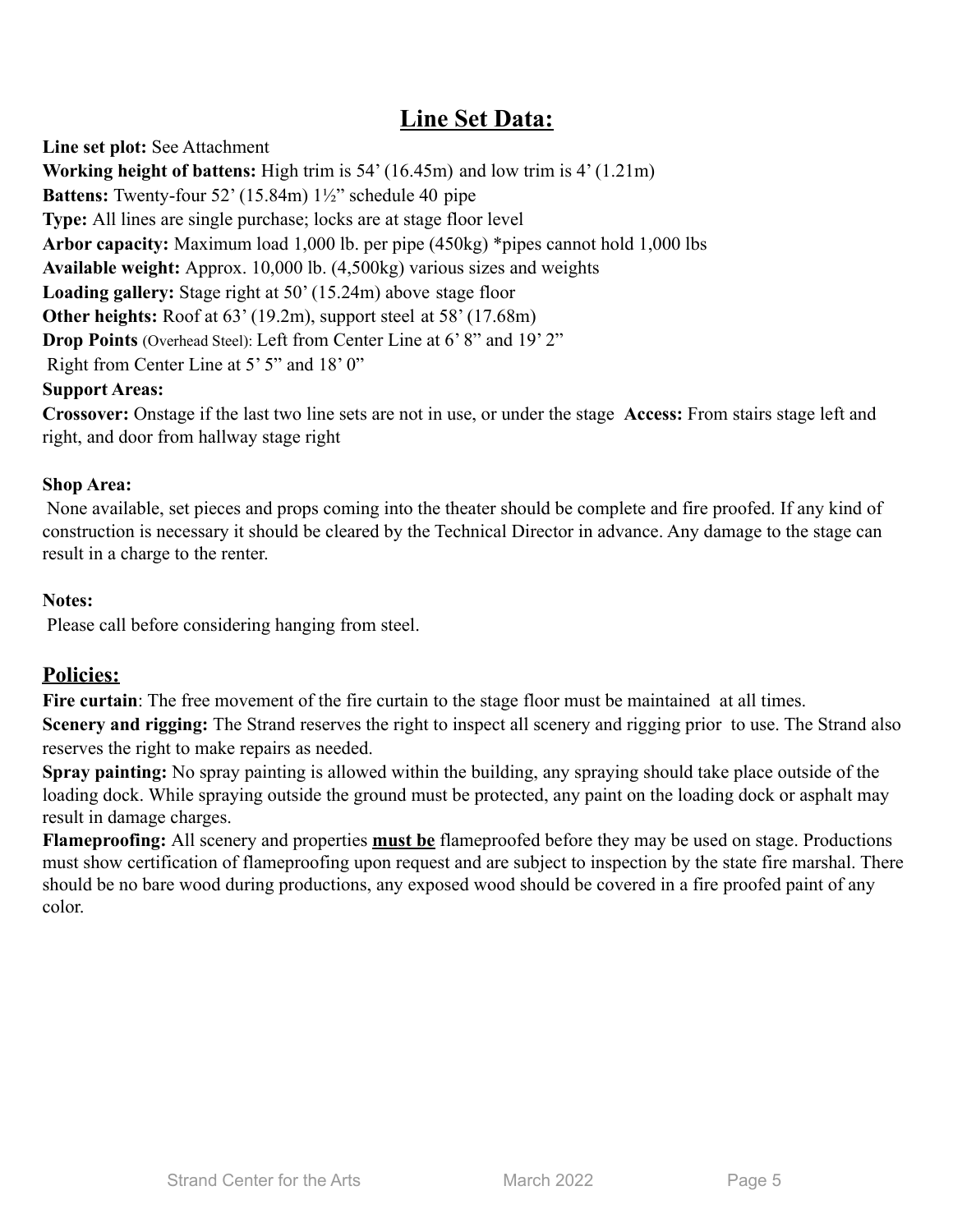# **Lighting**

#### **Power:**

Two @ 120/208V, 3-phase 400 amp per leg, in lighting loft 20' (6.09m) (connected to house dimmer rack) 120/208V, 3-phase 100 amp per leg, stage left proscenium wall 7' (2.13m) from stage (cam locks) Two @ 120/208V, 3-phase 200 amp per leg, stage right behind rail 20' (6.09m) from stage (cam locks)

(Currently, voltage is running at about 121V per leg.)

### **Dimmers:**

192 2.4k dimmers – 2 ETC Sensor Install Rack (DMX512) No Non-dims available thru dimmer rack (must supply own non-dim control) Non-dims can be powered and controlled from circuit box stage right 12 2.4k dimmers – 2 - 6 circuit Leprecon ULD-360 (Stage Pin) (15 amp max between 3 dimmers) Dimmer racks located in loft 10' off stage floor stage right Three DMX control lines from booth to stage: two by dimmer and one at stage level Two DMX control lines from mid theater (center) break Work lights and house lights cannot be controlled by DMX signal; they are controlled by panels onstage.

#### **Control Board:**

Avolites Titan Mobile W/ Fader Wing. Remote focus unit available Limited to 1024 channels

## **House Lights and Work Lights:**

Control at stage right

#### **Circuits (Dimmer per circuit) :**

192 @ 2.4kW circuits (all hard wired to dimmer racks)

72 from front of house (12 repeated next to rack)

96 from onstage 12-channel multis (may be supplemented with extra cable runs)

24 next to rack with runs to side boom positions.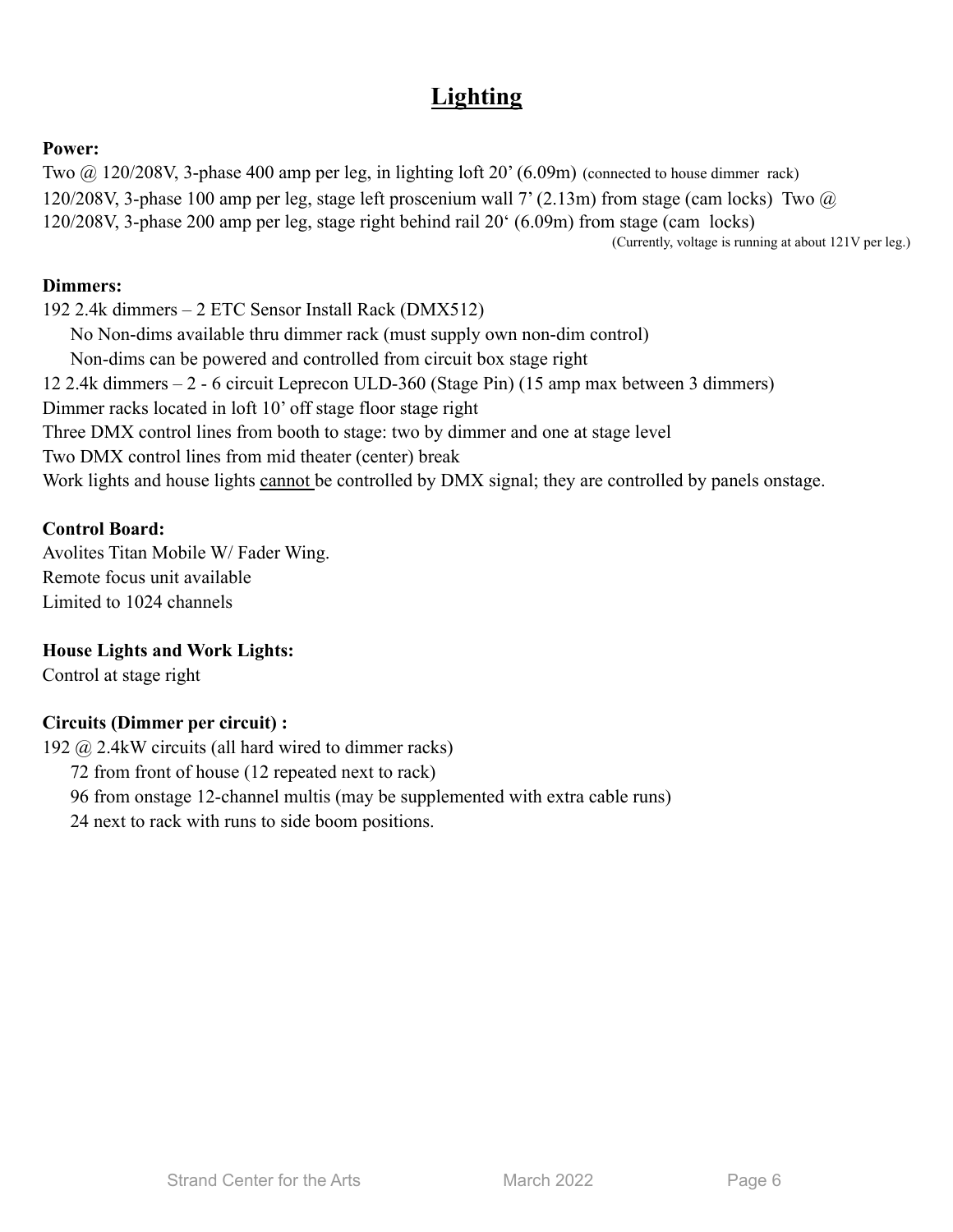# **Equipment Inventory:**

### **Instruments:**

23 Altman 360Q 6x22 40 Altman 360Q 6x16 38 Altman 360Q 6x12 38 Altman 360Q 6x9 10 Source 4 Jr. 44 Par 64 1000w 6 R40 striplights: 4-circuit, 16-cell

**Follow spots:** Two Lycian SuperStar 1.2 (1200HB)

# **Hardware:**

- 100 10" frames
- 200 7" frames
- 20 Source 4 frames
- 30 Gobo holders (B-size)
- 10 Gobo holders (M-size for Source 4 Jr.)
- 8 Boom Bases and 12' (3.65m) pipes
- 80 7" doughnut frames
- 30 7" tube extenders (top hats)
- 10 Source 4 tube extenders (top hats)
- 33 side arms

# **Cable:**

Approx. 4,000' of cable in lengths of 5', 10',

15', 25', 40', 50', and 100': 12/2SO 2-pin and ground stage plug, no twist lock adapters available Approx. 40 two-fers, various Edison-to-stage-pin adapters are available 200' (30.48m) DMX cable

# **Film, video, and projection equipment:**

Epson EX3220 Projector. There is no projection screen for the main auditorium, instead a white Cyc is used.

**Gallery** has a screen & smart tv.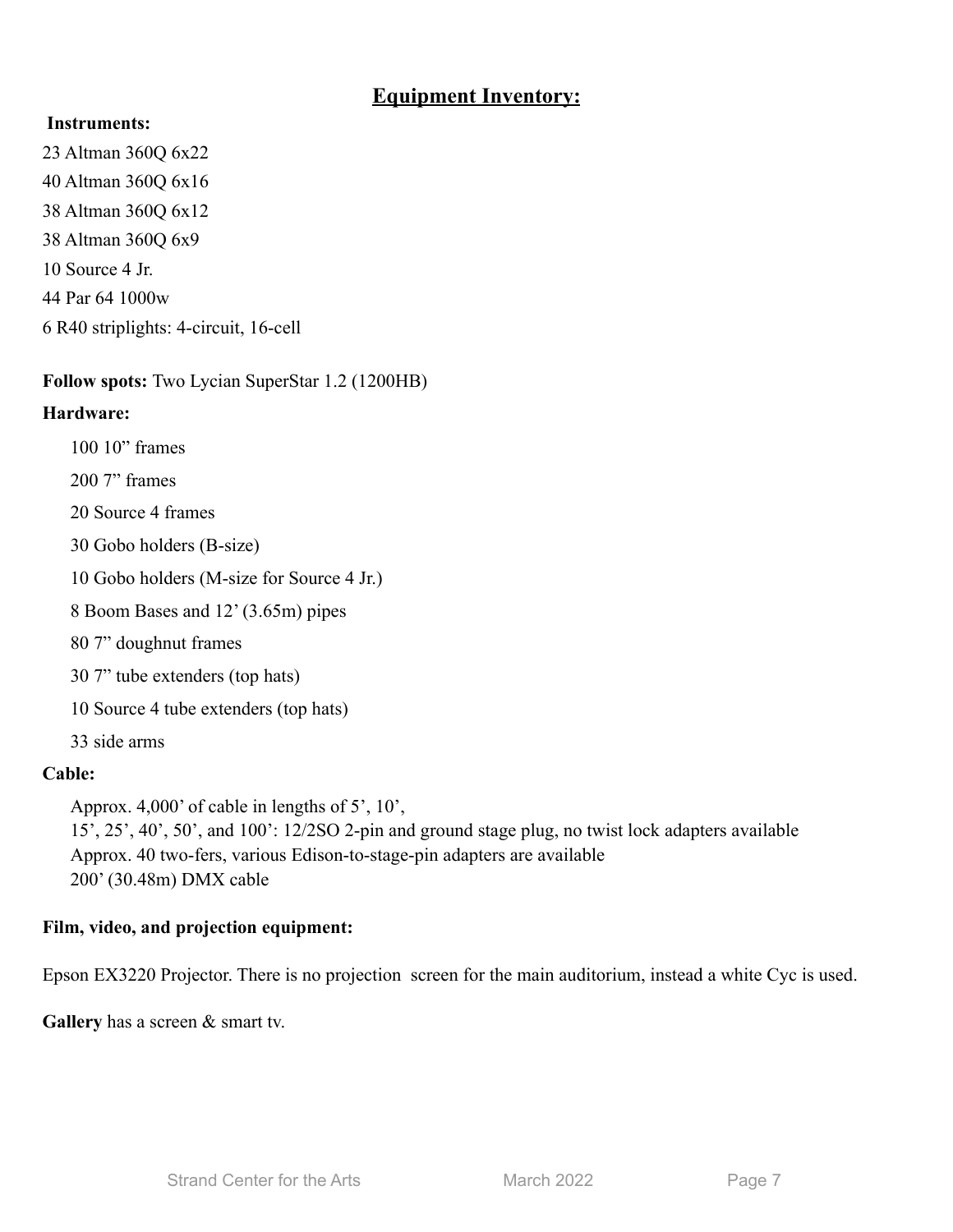# **Sound**

#### **Power:**

Two @ 120/208V, 3-phase 400 amp per leg, in lighting loft 20' (connected to house dimmer rack) 120/208V, 3-phase 200 amp per leg, stage left proscenium wall 7' from stage (cam locks) Two @ 120/208V, 3-phase 200 amp per leg, stage right behind rail 20' from stage (cam locks)

**Wiring:** One Cat5e line from FOH position to stage, two 12 and one 8 channel sub snakes

**Control Location:** House Center 40' from stage

**Monitor System:** Booths, technical office, all dressing rooms, and hallways

#### **Production Communications:**

Limited Wired Clear Com x6 Wireless Radios for the Strand Crew \*must notify TD if radios are needed for production

# **Equipment Inventory:**

**Mixing consoles:** Two Behringer X32

Fixed speaker: QSC KLA Stacked line array (Three 18" Subs and Three 12"/2.75" Tops per side.) **Portable speakers (Monitors):** 8- iQ12 12" 2500W iQ Series Speaker

#### **Available Mics/DI:**

X2 Radial ProD2 2-channel Passive Instrument Direct Box X8 Radial ProDI 1-channel Passive Instrument Direct Box X2 Sennheiser 1-835 Wireless Microphone X4 Sennheiser EW 100 G4-835-S Wireless Handheld Microphone System X6 Sennheiser e 835 Cardioid Dynamic Vocal Microphone X2 Sennheiser e 906 Supercardioid Dynamic Instrument Microphone X2 Sennheiser MD 421-II Cardioid Dynamic Microphone X5 Shure SM57 Cardioid Dynamic Instrument Microphone X4 Audix ADX51 Small-diaphragm Condenser Microphone Audix i5 Cardiod Dynamic Instrument Microphone X2 Audix D2 Hypercardioid Dynamic Instrument Microphone Audix D4 Hypercardioid Dynamic Instrument Microphone Audix D6 Cardioid Dynamic Kick Drum Microphone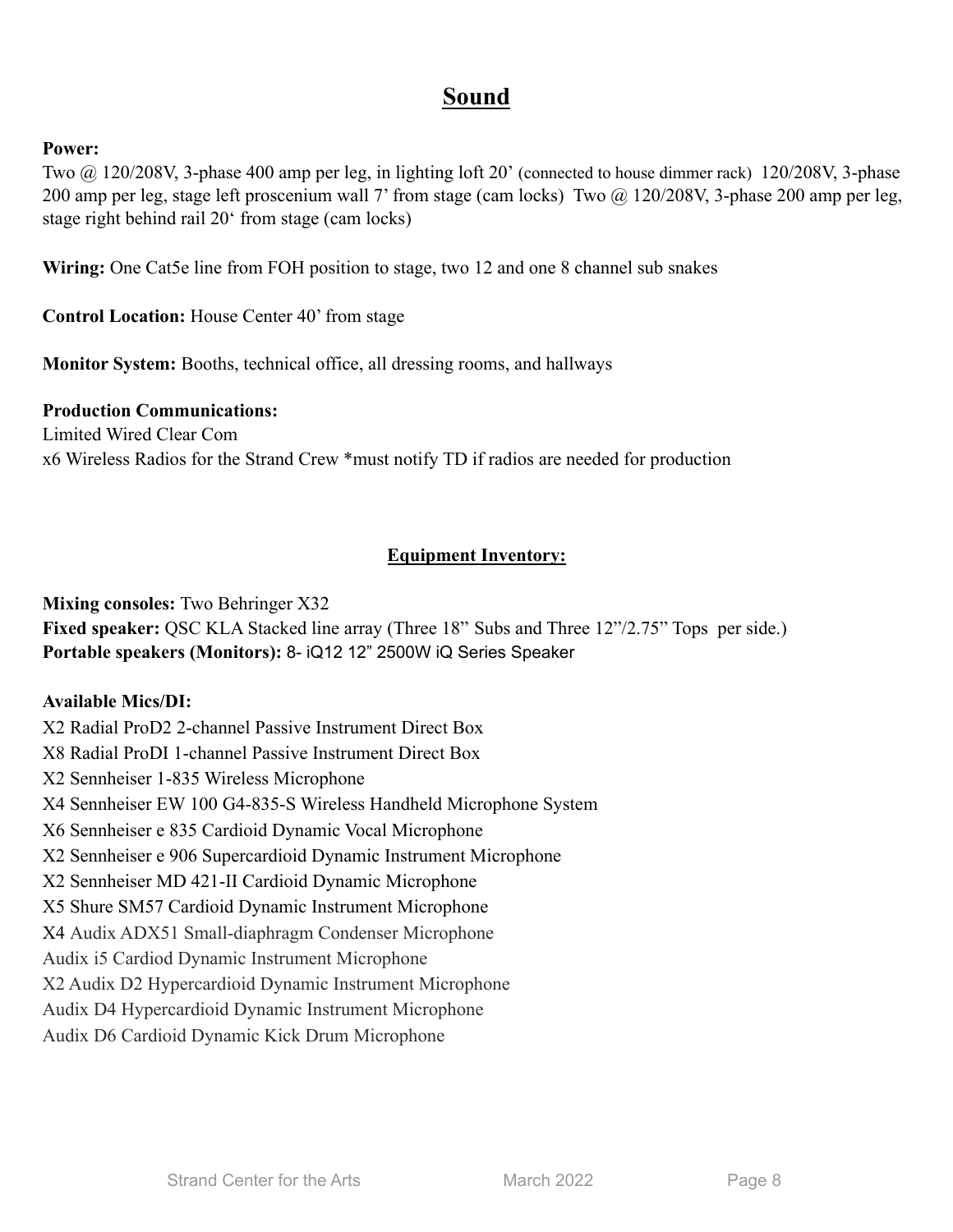# **Cable:**

X6 ProCo Stage Master Instrument Cable 10ft X10 ProCo Stage Master Instrument Cable 3ft X30 ProCo Stage Master Instrument Cable 25ft X15 ProCo Stage Master Instrument Cable 50ft X3 ProCo Stage Master Instrument Cable 100ft

# **Stands:**

X15 Proline Telescoping Boom Microphone Stand X4 Proline Desktop Boom Microphone Stand

# **Notes:**

Rental speakers must come with their own amps, must notify TD if the house speakers need to be removed from the stage. Acoustics of the theater are considered excellent.

# **Orchestra Pit:**

Capacity: 25 musicians See Carpentry for more info No storage room in pit area Pit normally covered padded chairs

# **Music:**

**Stands:** (50) Fifty **Stand lights:** 15 LED clip lights, 13 conventional clip lights **Conductor podiums:** One 8" stand

# **Orchestra Shell:**

None available

**Platforms:** 10 wood 4x8 platforms 24" legs (32) 16" legs (31) 12" legs (33)

# **Dance Floor:**

5 panels 50' x 4' Rosco Black Marley Dance Floor (covers entire stage)